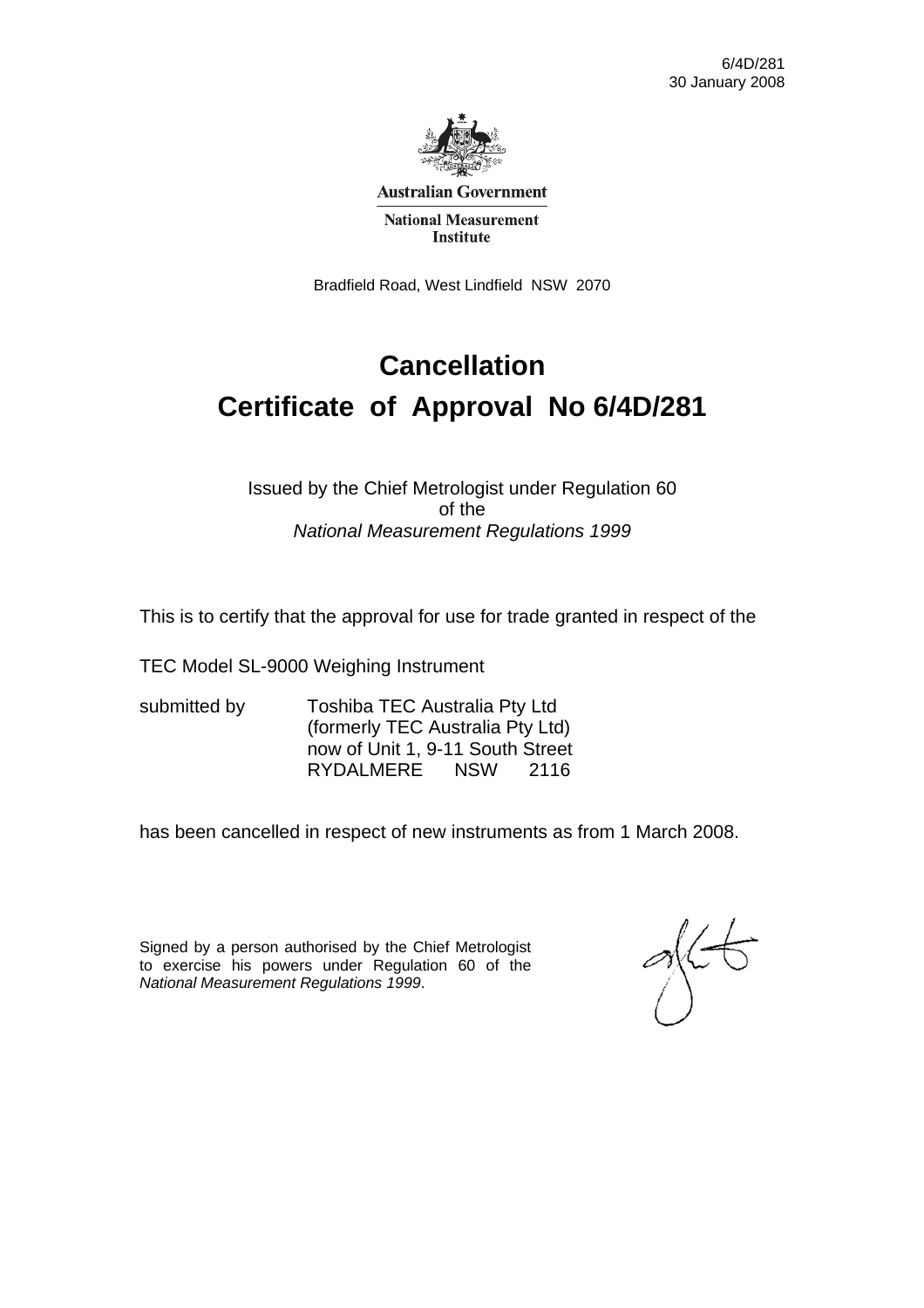6/4D/281 19 February 2003





# **National Standards Commission**

12 Lyonpark Road, North Ryde NSW

# **Notification of Change**

# **Certificate of Approval No 6/4D/281**

# **Change No 1**

The following change is made to the approval documentation for the

TEC Model SL-9000 Weighing Instrument

submitted by TEC Australia Pty Ltd 6 - 8 Byfield Street North Ryde NSW 2113.

In Certificate of Approval No 6/4D/281 dated 10 March 1997, the Condition of Approval referring to the review of the approval should be amended to read:

"This approval becomes subject to review on 1 November 2006, and then every 5 years thereafter."

Signed by a person authorised under Regulation 60 of the National Measurement Regulations 1999 to exercise the powers and functions of the Commission under this Regulation.

mb Seanett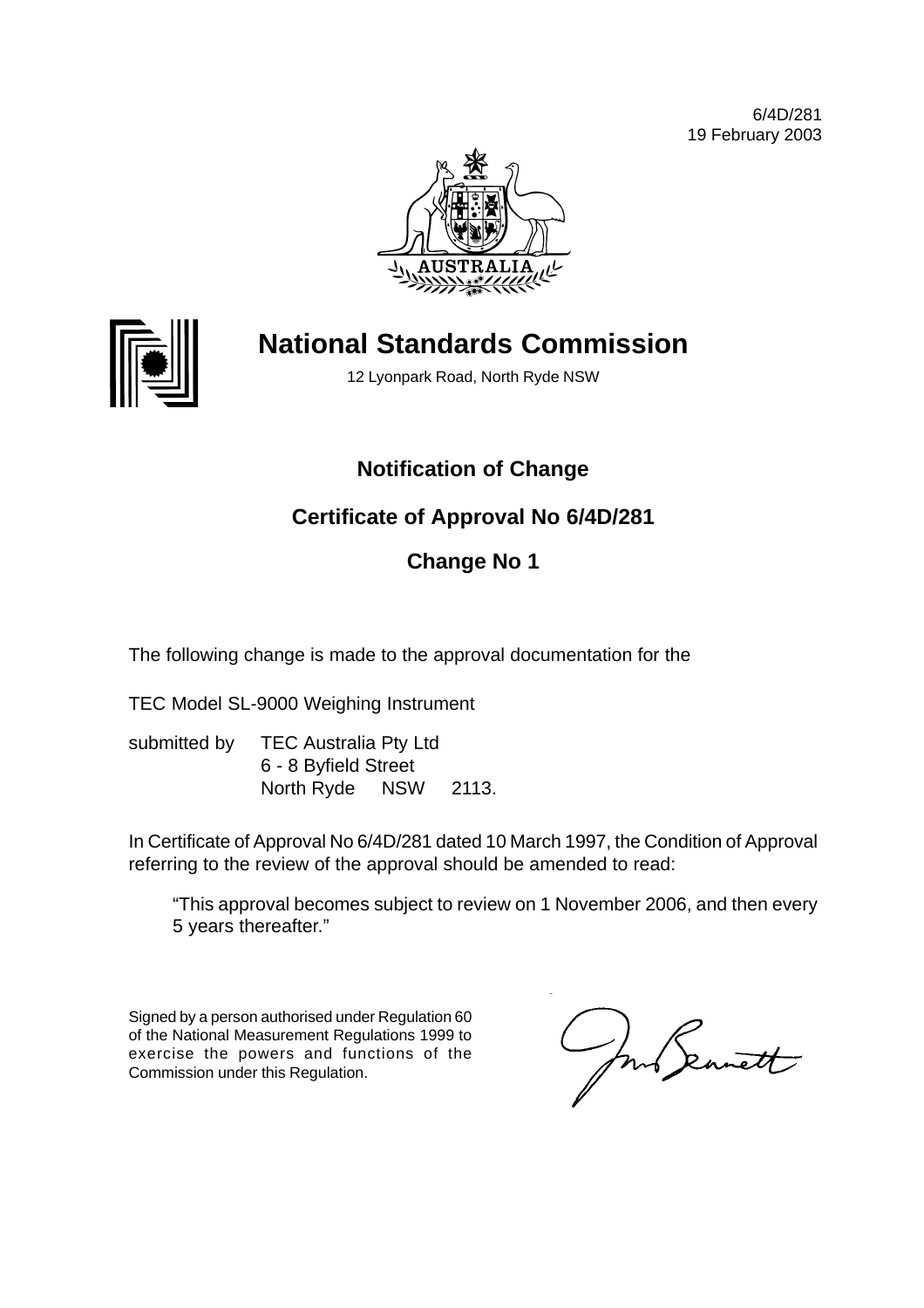# **National Standards Commission**



# **Certificate of Approval**

# **No 6/4D/281**

### Issued under Regulation 9 of the National Measurement (Patterns of Measuring Instruments) Regulations

This is to certify that an approval for use for trade has been granted in respect of the

TEC Model SL-9000 Weighing Instrument

| submitted by | <b>TEC Australia Pty Ltd</b> |       |
|--------------|------------------------------|-------|
|              | 6 - 8 Byfield Street         |       |
|              | North Ryde NSW               | 2113. |

**NOTE:** This Certificate relates to the suitability of the pattern of the instrument for use for trade only in respect of its metrological characteristics. This Certificate does not constitute or imply any guarantee of compliance by the manufacturer or any other person with any requirements regarding safety.

# CONDITIONS OF APPROVAL

This approval becomes subject to review on 1 November 2001, and then every 5 years thereafter.

Instruments purporting to comply with this approval shall be marked NSC No6/4D/281 and only by persons authorised by the submittor.

..../2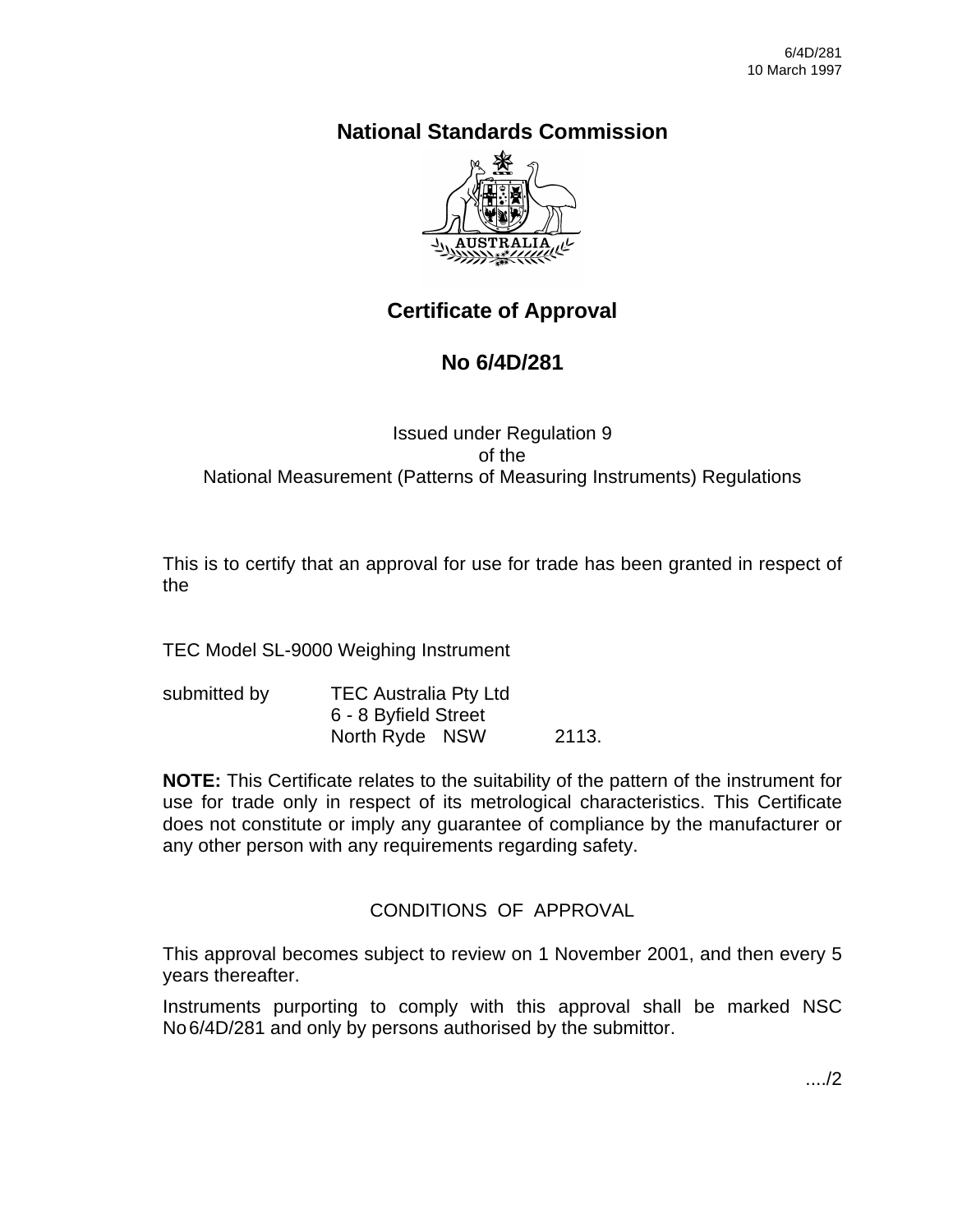#### Certificate of Approval No 6/4D/281 **Page 2** Page 2

Auxiliary devices used with this instrument shall comply with the requirements of General Supplementary Certificate No S1/0/A.

It is the submittor's responsibility to ensure that all instruments marked with this approval number are constructed as described in the documentation lodged with the Commission and with the relevant Certificate of Approval and Technical Schedule. Failure to comply with this Condition may attract penalties under Section 19B of the National Measurement Act and may result in cancellation or withdrawal of the approval, in accordance with the Commission's Document 106.

The Commission reserves the right to examine any instrument or component of an instrument purporting to comply with this approval.

### DESCRIPTIVE ADVICE

**Pattern:** approved 7 October 1996

- A TEC model SL-9000 multi-interval weighing instrument of 15 kg maximum capacity.
- **Variant:** approved 7 November 1996
- 1. Model SL-9000 LSB which has a modified purchaser display.

Technical Schedule No 6/4D/281 describes the pattern and variant 1.

#### FILING ADVICE

The documentation for this approval comprises:

Certificate of Approval No 6/4D/281 dated 10 March 1997 Technical Schedule No 6/4D/281 dated 10 March 1997 (incl.Test Procedure) Figures 1 and 2 dated 10 March 1997

Signed and sealed by a person authorised under Regulation 9 of the National Measurement (Patterns of Instruments) Regulations to exercise the powers and functions of the Commission under this Regulation.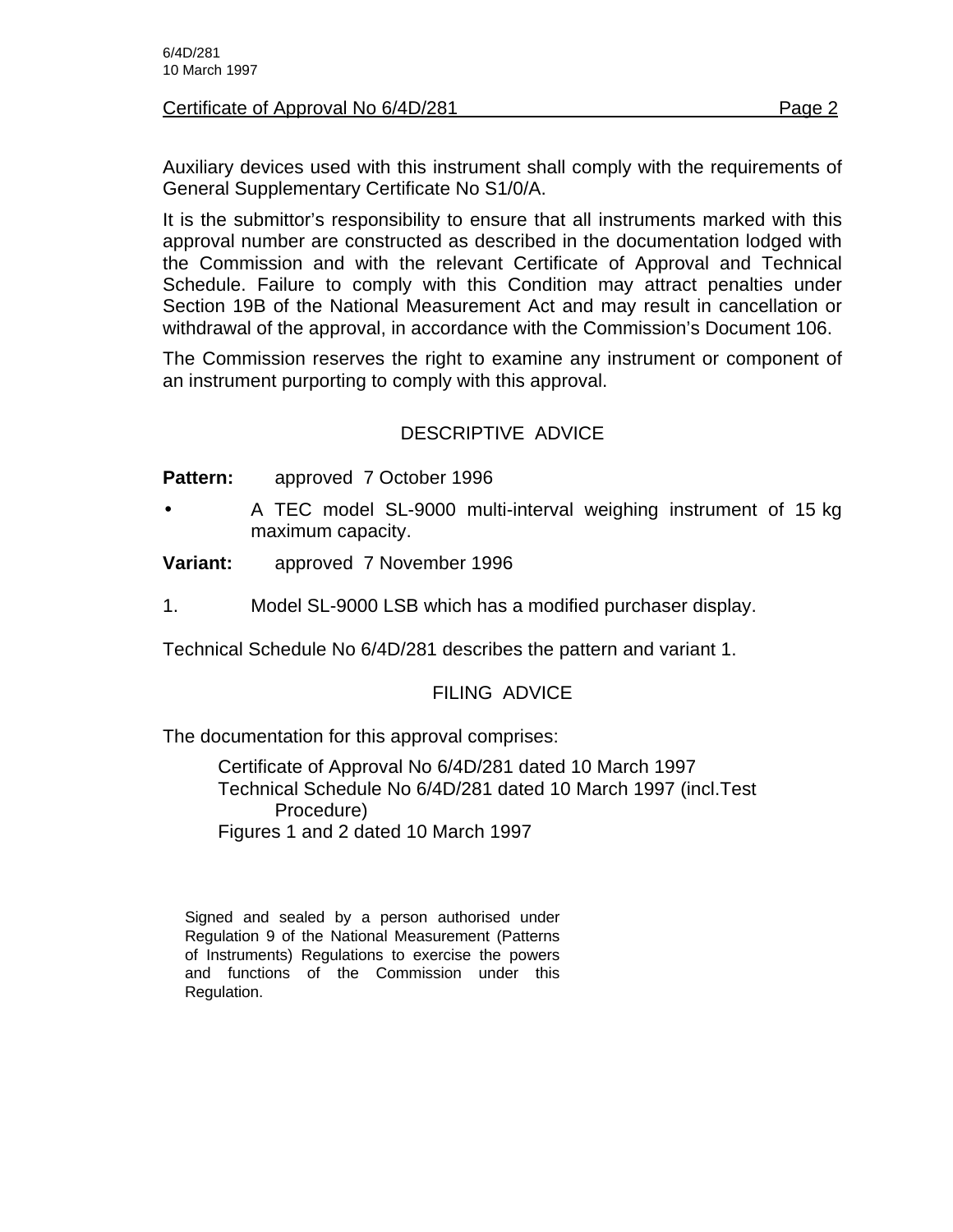# **National Standards Commission**

# TECHNICAL SCHEDULE No 6/4D/281

**Pattern:** TEC Model SL-9000 Multi-interval Weighing Instrument.

| <b>Submittor:</b> TEC Australia Pty Ltd |            |       |
|-----------------------------------------|------------|-------|
| 6 - 8 Byfield Street                    |            |       |
| North Ryde                              | <b>NSW</b> | 2113. |

#### **1. Description of Pattern**

A TEC model SL-9000 multi-interval price-computing weighing instrument (Figure 1) with a verification scale interval  $(e_i)$  of 0.002 kg up to 6 kg, and a verification scale interval (e<sub>2</sub>) of 0.005 kg from 6 kg up to the maximum capacity of 15 kg.

Instruments have unit price to \$99.99/kg, price to \$999.99, a price-look-up (PLU) facility, and may be fitted with output sockets for the connection of peripheral and/or auxiliary devices.

Instruments have an alphanumeric display and are fitted with an integral label or ticket printer.

Instruments are approved for use over a temperature range of  $0^{\circ}C$  to  $+40^{\circ}C$ , and must be so marked.

#### **1.1 Zero**

Zero is automatically corrected to within  $\pm 0.25e$ , whenever power is applied and whenever the instrument comes to rest within 0.5e $_{\textrm{\tiny{1}}}$  of zero.

The initial zero-setting device has a nominal range of not more than 20% of the maximum capacity of the instrument.

#### **1.2 Tare**

A semi-automatic pre-set taring device of up to 1kg maximum capacity may be fitted.

#### **1.3 Display Check**

A display check is initiated whenever power is applied.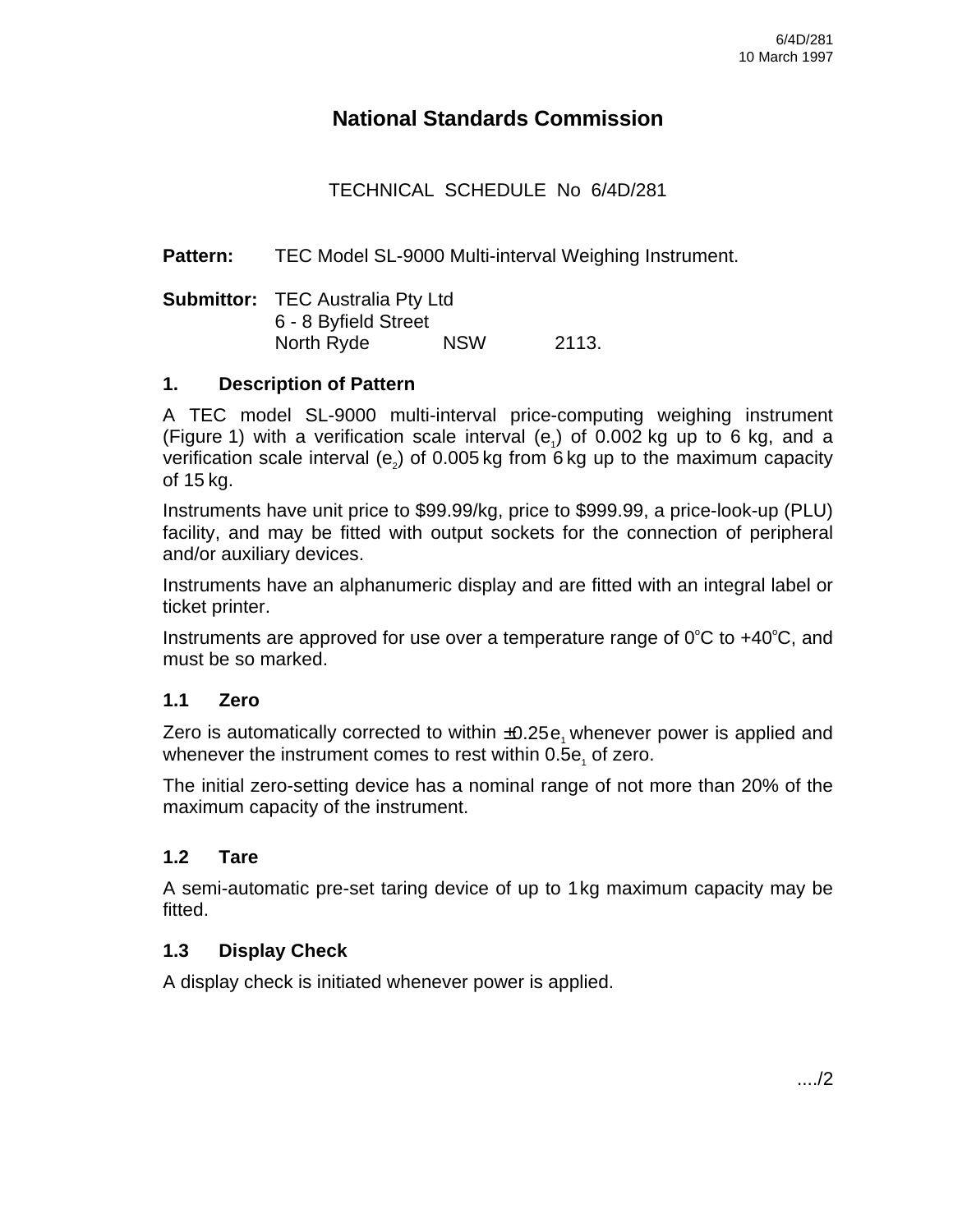# **1.4 Verification/Certification Provision**

Provision is made for the application of a verification/certification mark.

# **1.5 Sealing Provision**

Provision is made for the calibration adjustments to be sealed by means of destructible labels over the calibration access cover located under the load receptor and over the interface connector cover located on the left hand side of the main cover.

# **1.6 Levelling**

Instruments are provided with adjustable feet and a level indicator.

### **1.7 Markings**

An instrument shall carry the following markings, in the form shown at right:

| Manufacturer's mark, or name written in full |                                   |
|----------------------------------------------|-----------------------------------|
| Indication of accuracy class                 | መ                                 |
| Maximum capacity                             | Max // kg *                       |
| Minimum capacity                             | <i>Min</i> kg $*$                 |
| Verification scale interval                  | $e =$ // kg *                     |
| Maximum subtractive tare                     | $T = -$ kg                        |
| Serial number of the instrument              |                                   |
| Pattern approval mark for the instrument     | NSC No 6/4D/281                   |
| Special temperature limits                   | $0^{\circ}$ C to +40 $^{\circ}$ C |
|                                              |                                   |

\* These markings shall also be shown near the display of the result if they are not already located there.

# **2 . Description of Variant 1**

Model SL-9000 LSB (Figure 2) which has fewer management functions and a different purchaser display than the pattern.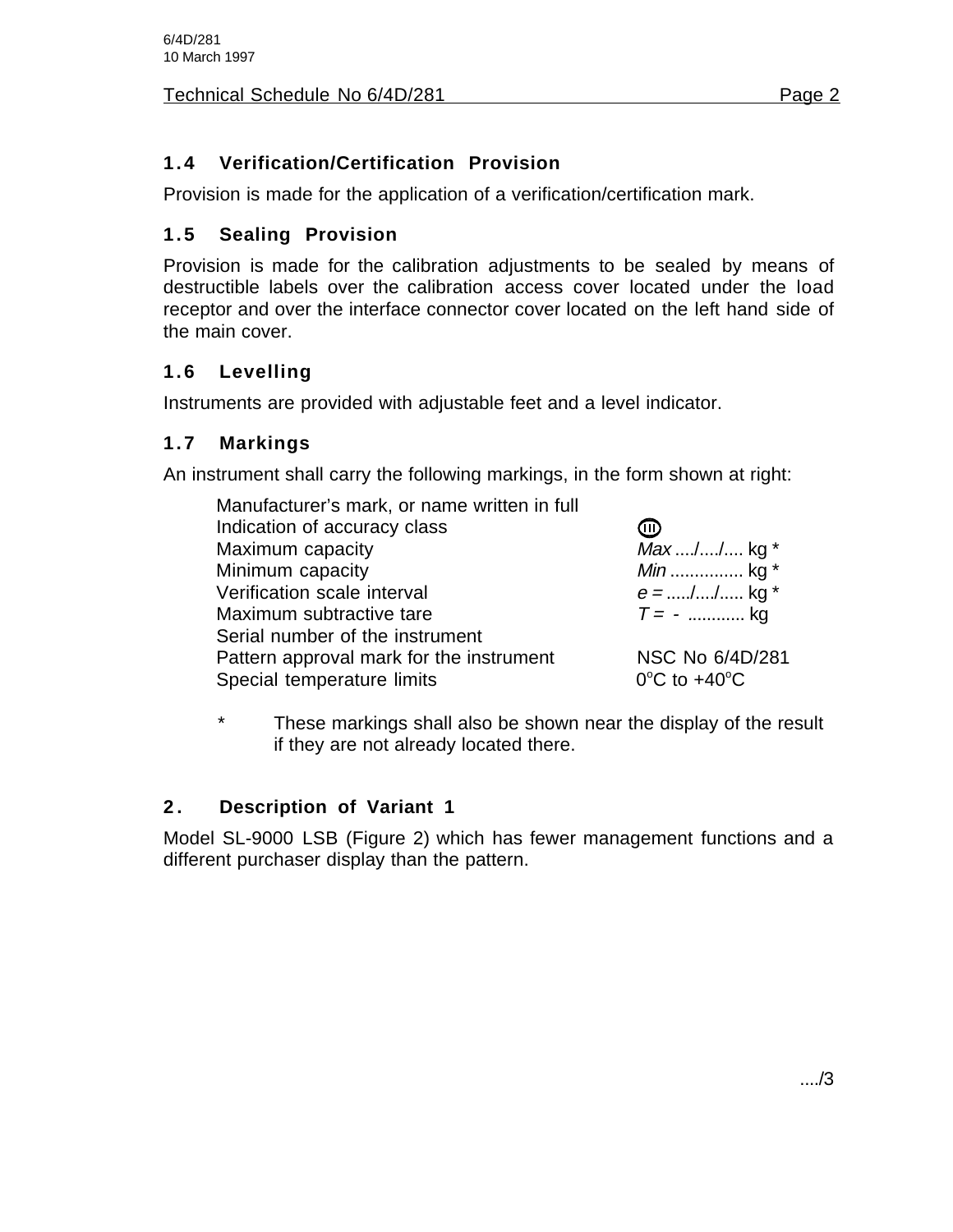# TEST PROCEDURE

Instruments should be tested in accordance with any relevant tests specified in the Inspector's Handbook.

#### **Maximum Permissible Errors at Verification/Certification**

The maximum permissible errors for increasing and decreasing loads on initial verification/certification for loads, m, expressed in verification scale intervals, e, are:

 $\pm 0.5$  e for loads  $0 \le m \le 500$ ;  $±1.0 e$  for loads  $500 < m \le 2000$ ; and  $\pm 1.5$  e or loads 2 000  $< m \le 10000$ .

For multi-interval instruments with verification scale intervals of  $e_1, e_2, ...,$  apply  $e_1$ for zero adjustment, and for maximum permissible errors apply  $e_i$ ,  $e_z$ , ..., as applicable for the load.

Ensure that instruments are being used within the special temperature limits specified in this approval.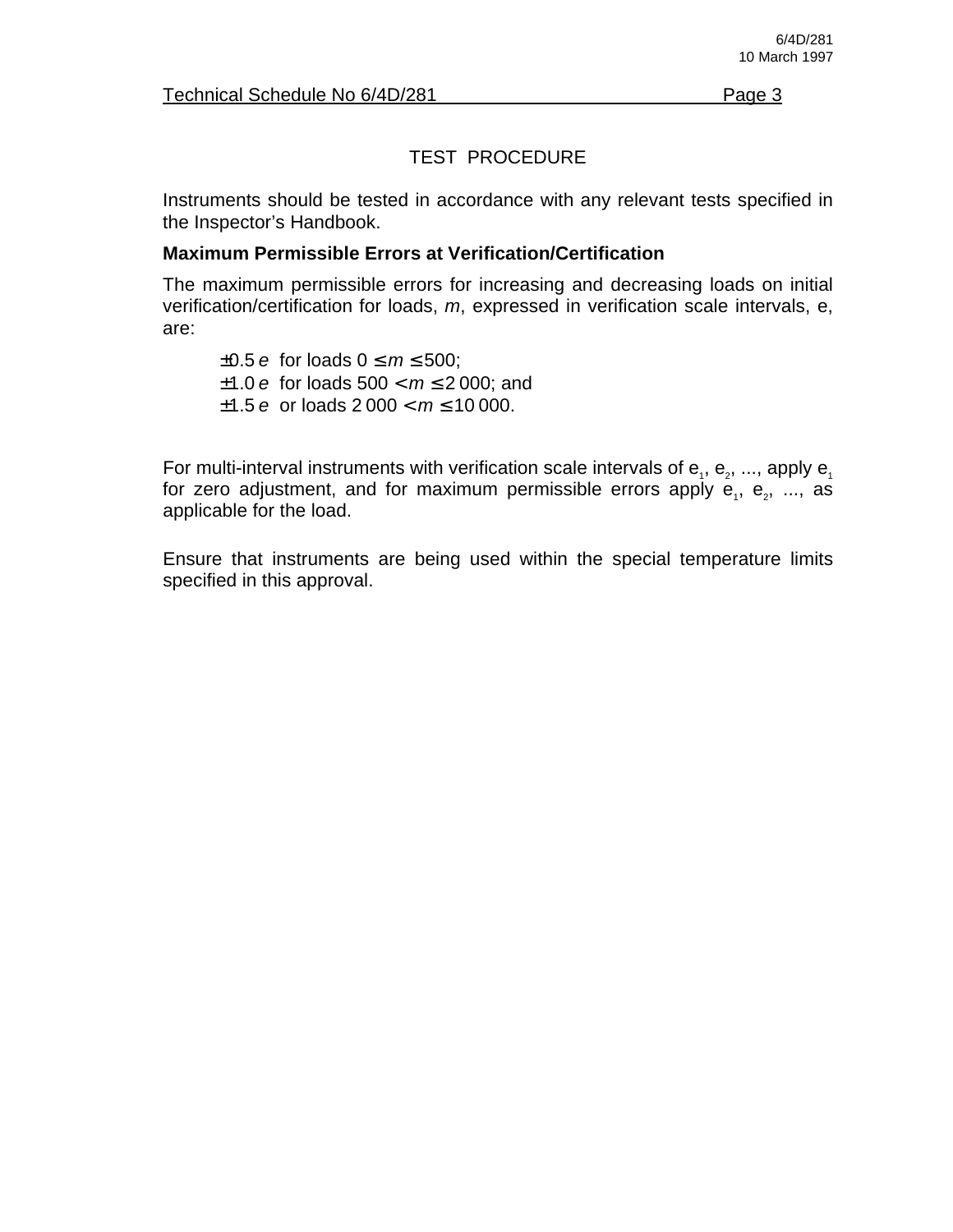#### FIGURE 6/4D/281 - 1



TEC Model SL9000 Weighing Instrument